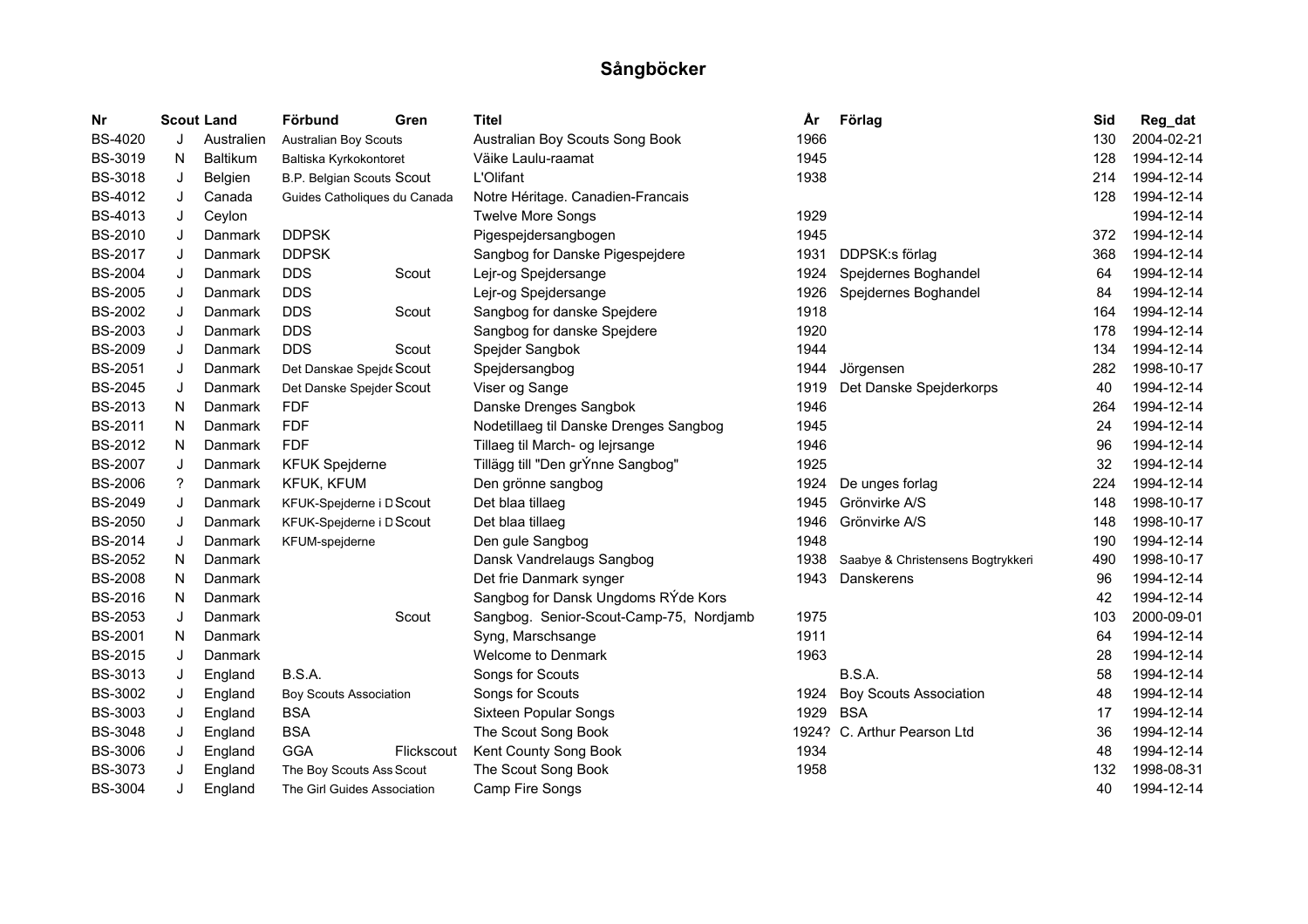| Nr             |    | <b>Scout Land</b> | Förbund                        | Gren  | <b>Titel</b>                            | Αr   | Förlag                                  | Sid | Reg_dat    |
|----------------|----|-------------------|--------------------------------|-------|-----------------------------------------|------|-----------------------------------------|-----|------------|
| <b>BS-3054</b> | J  | England           | The Girl Guides Association    |       | Camp Fire Songs                         | 1950 | The Girl Guides Association             | 40  | 1994-10-01 |
| <b>BS-3058</b> | J  | England           | The Girl Guides Association    |       | Camp Fire Songs. No. 10                 |      | The Girl Guides Association             |     | 1994-10-01 |
| <b>BS-3059</b> | J  | England           | The Girl Guides Association    |       | Camp Fire Songs. No.11                  |      | The Girl Guides Association             | 12  | 1994-10-01 |
| <b>BS-3056</b> | J  | England           | The Girl Guides Association    |       | Camp Fire Songs. Part IX                |      | The Girl Guides Association             | 8   | 1994-10-01 |
| <b>BS-3060</b> | J  | England           | The Girl Guides Association    |       | Camp Fire Songs. Part XIV               |      | The Girl Guides Association             | 8   | 1994-10-01 |
| <b>BS-3055</b> | J  | England           | The Girl Guides Association    |       | Centenary Souvenir Song Book            | 1957 | The Girl Guides Association             | 32  | 1994-10-01 |
| <b>BS-3062</b> | J  | England           | The Girl Guides Association    |       | Firesongs in Two Parts                  | 1945 | The Girl Guides Association             | 24  | 1994-10-01 |
| <b>BS-3057</b> | J  | England           | The Girl Guides Association    |       | <b>International Songs</b>              | 1954 | The Girl Guides Association             | 12  | 1994-10-01 |
| <b>BS-3063</b> | J  | England           | The Girl Guides Association    |       | Kent County Song Book                   | 1949 | Novello and Company                     | 48  | 1994-10-01 |
| <b>BS-3075</b> | J  | England           | The Girl Guides Ass Flickscout |       | Kent County Song Book                   | 1935 |                                         | 48  | 2000-09-01 |
| <b>BS-3067</b> | J  | England           | The Girl Guides Association    |       | The First Book of Camp-Fire Songs       | 1972 | The Girl Guides Association             | 40  | 1997-10-21 |
| <b>BS-3068</b> | J  | England           | The Girl Guides Association    |       | The Second Book of Camp-Fire Songs      | 1972 | The Girl Guides Association             | 24  | 1997-10-21 |
| BS-3016        | J  | England           |                                |       | Camp and Community Song Book            |      |                                         | 96  | 1994-12-14 |
| <b>BS-3009</b> | N. | England           |                                |       | Camp Fire & Fire Side Song Book         |      | Francis & Day, Ltd.                     | 48  | 1994-12-14 |
| <b>BS-3010</b> | J  | England           |                                |       | Camp Fire Singing for Scouts and Guides | 1924 | Novello and Company                     | 43  | 1994-12-14 |
| <b>BS-3046</b> | N. | England           |                                |       | Folk Dances From Many Lands             |      | The Ling Physical Education Association | 10  | 1994-12-14 |
| <b>BS-3047</b> | N. | England           |                                |       | Folk Dances From Many Lands             |      | The Ling Physical Education Association | 12  | 1994-12-14 |
| <b>BS-3014</b> | J  | England           |                                |       | Girl Guides Hymns and Tunes             |      | Longmans                                | 18  | 1994-12-14 |
| BS-3011        | J  | England           |                                |       | Norfolk Boy Scouts Song Book            | 1946 |                                         | 60  | 1994-12-14 |
| <b>BS-3045</b> | N. | England           |                                |       | Scandinavian Dance Music                |      | The Ling Physical Education Association | 12  | 1994-12-14 |
| <b>BS-3064</b> | N. | England           |                                |       | Scandinavian Dance Music. First Series  |      | The Ling Physical Education Association | 12  | 1994-10-01 |
| <b>BS-3065</b> | N. | England           |                                |       | Scandinavian Dance Music. Second Series |      | The Ling Physical Education Association | 12  | 1994-10-01 |
| <b>BS-3007</b> | N. | England           |                                |       | Singing Games for Recreation            |      | Year Book Press Ltd.                    | 16  | 1994-12-14 |
| <b>BS-3070</b> | N. | England           |                                |       | Songs for All Seasons                   |      | <b>Oxford University Press</b>          | 34  | 1998-10-17 |
| <b>BS-3015</b> | N. | England           |                                |       | The Club Song Book for Girls. Vol 1     |      |                                         | 68  | 1994-12-14 |
| <b>BS-3005</b> | J  | England           |                                | Vu    | The Cubs Hymn Book                      | 1926 |                                         | 20  | 1994-12-14 |
| <b>BS-3001</b> | J  | England           |                                |       | The Hackney Scout Song Book             | 1938 |                                         | 182 | 1994-12-14 |
| <b>BS-3049</b> | N. | England           |                                |       | The Irish Folk Dance Book               | 1934 | Paterson's Publications Ltd             | 36  | 1994-12-14 |
| <b>BS-3050</b> | N. | England           |                                |       | The Irish Folk Dance Book               |      | Paterson's Publications Ltd             | 20  | 1994-12-14 |
| BS-3012        | J  | England           |                                |       | The Jamboree Song Book                  | 1920 |                                         | 32  | 1994-12-14 |
| <b>BS-3074</b> |    | England           |                                |       | The Oxford Song Book                    |      |                                         |     | 1998-10-18 |
| <b>BS-3044</b> | J  | England           |                                |       | The Scottish Gift Book                  |      |                                         | 94  | 1994-12-14 |
| <b>BS-3017</b> | J  | England           |                                |       | The World Song                          |      |                                         |     | 1994-12-14 |
| <b>BS-3008</b> | N  | England           |                                |       | Twice 44 Sociable Songs                 | 1927 | <b>Hawkes and Sons</b>                  | 64  | 1994-12-14 |
| <b>BS-2040</b> | J  | Finland           | <b>FSFF</b>                    | Scout | Scoutsånger 1                           | 1965 |                                         | 32  | 1994-12-14 |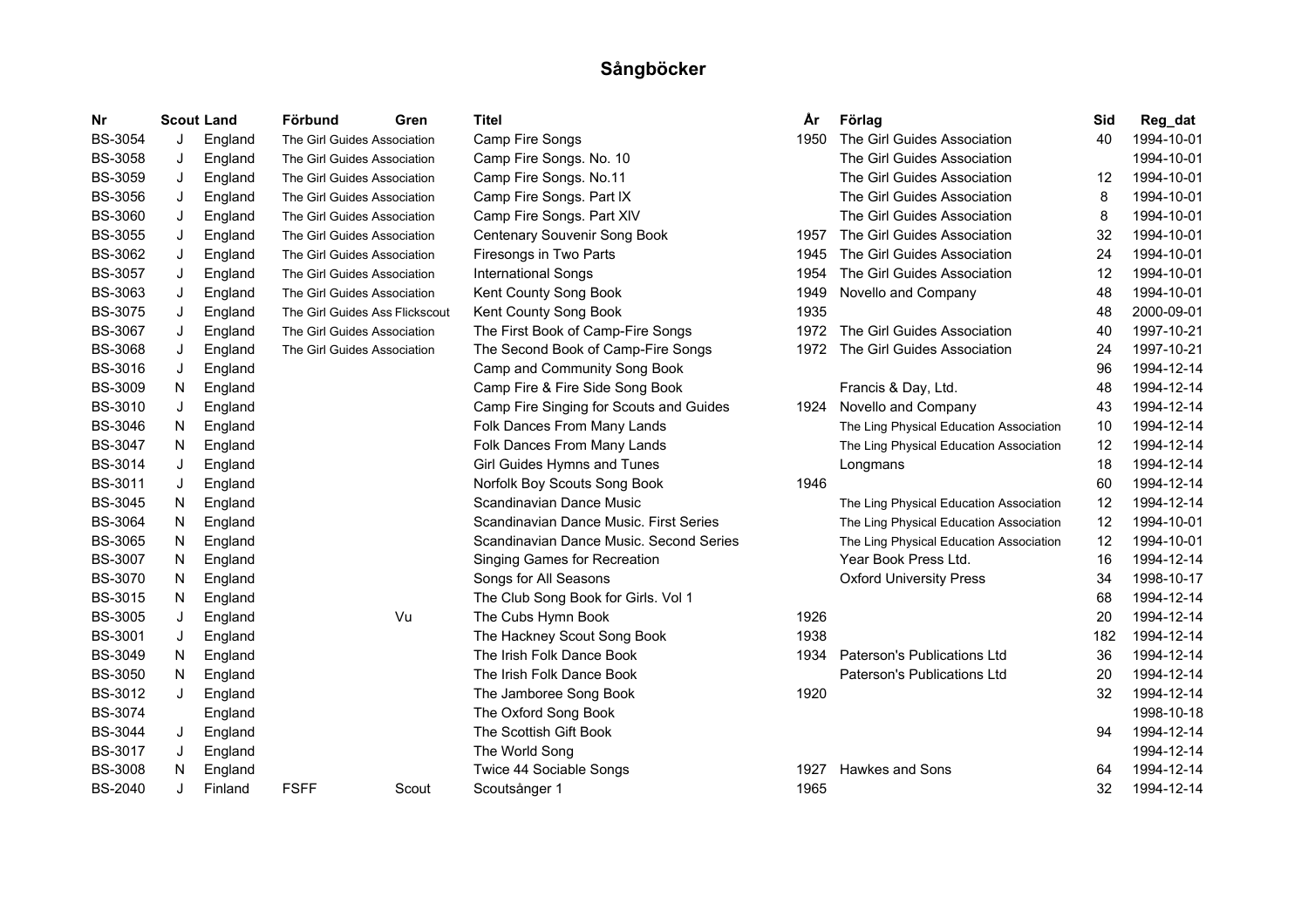| Nr             | <b>Scout Land</b> |           | Förbund                                       | Gren       | <b>Titel</b>                                                  | År   | Förlag                                    | Sid | Reg_dat    |
|----------------|-------------------|-----------|-----------------------------------------------|------------|---------------------------------------------------------------|------|-------------------------------------------|-----|------------|
| <b>BS-2041</b> | J                 | Finland   | <b>FSFF</b>                                   | Scout      | Scoutsånger 2                                                 | 1966 |                                           | 64  | 1994-12-14 |
| <b>BS-2036</b> | J                 | Finland   | <b>FSSF</b>                                   | Scout      | Scoutsångbok                                                  | 1927 |                                           | 128 | 1994-12-14 |
| <b>BS-2046</b> | J                 | Finland   | <b>FSSF</b>                                   | Scout      | Scoutsångbok                                                  | 1923 | <b>FSSF</b>                               | 126 | 1994-12-14 |
| <b>BS-2047</b> | J                 | Finland   | <b>FSSF</b>                                   | Scout      | Scoutsångbok                                                  |      | 1923 FSSF                                 | 126 | 1997-08-21 |
| <b>BS-2042</b> | J                 | Finland   | <b>FSSF</b>                                   | Blv        | Tomtesånger                                                   | 1966 |                                           | 48  | 1994-12-14 |
| <b>BS-2037</b> | J                 | Finland   | FSSF och FSFF                                 | Scout      | Scoutsångbok                                                  | 1933 |                                           | 178 | 1994-12-14 |
| <b>BS-2038</b> | J                 | Finland   | FSSF och FSFF                                 | Scout      | Scoutsångboken                                                | 1942 |                                           | 194 | 1994-12-14 |
| <b>BS-2039</b> | J                 | Finland   | FSSF och FSFF Scout                           |            | Scoutsångboken                                                | 1950 |                                           | 202 | 1994-12-14 |
| <b>BS-3020</b> | J                 | Frankrike | Éclaireurs Unionistes de France               |            | Le Coq Chansonnier Scout                                      | 1945 |                                           | 256 | 1994-12-14 |
| BS-3021        | J                 | Frankrike | Fédération Francaise des Éclaireu Farandoles  |            |                                                               | 1952 |                                           | 56  | 1994-12-14 |
| <b>BS-3026</b> | J                 | Frankrike | <b>FFE</b>                                    |            | Chants-Danses Cérémonies de Petites Ailes                     |      |                                           | 96  | 1994-12-14 |
| <b>BS-3027</b> | J                 | Frankrike | Les Éclareurs de France                       |            | Voix Unies. Des Éclaireurs de France                          |      |                                           | 82  | 1994-12-14 |
| <b>BS-3022</b> | J                 | Frankrike | Les Scouts de France                          |            | 10 Chants Éclaireus ???                                       | 1947 |                                           | 24  | 1994-12-14 |
| <b>BS-3071</b> | J                 | Frankrike | Les Scouts de Franc Scout                     |            | Les Chansons des Scouts de France                             | 1932 |                                           | 320 | 1998-10-17 |
| <b>BS-3072</b> |                   | Frankrike |                                               |            | <b>Chansons Populaires</b>                                    |      | Procure Génerale                          | 258 | 1998-10-17 |
| <b>BS-3025</b> | J                 | Frankrike |                                               |            | De tous les Coins du Monde. Maison de L'Éclaireuses           |      | Maison de L'Éclaireuses                   | 96  | 1994-12-14 |
| BS-3023        | N.                | Frankrike |                                               |            | Joies, 40 chansons                                            | 1947 |                                           |     | 1994-12-14 |
| <b>BS-3029</b> | N                 | Frankrike |                                               |            | La Fleur au Chapeau                                           | 1937 |                                           | 88  | 1994-12-14 |
| <b>BS-3028</b> | N.                | Frankrike |                                               |            | Montjoie Recueil de Chansons populaires et Chants Scouts      |      |                                           | 254 | 1994-12-14 |
| <b>BS-3024</b> | N                 | Frankrike |                                               |            | Routes D'Amitié                                               | 1951 |                                           | 24  | 1994-12-14 |
| <b>BS-3031</b> | J                 | Holland   |                                               |            | Het Nederlandsche Padvindstersgi Padvindsters Liederen Bundel | 1946 | "de Gilde-Winckel"                        | 160 | 1994-12-14 |
| BS-3030        | J                 | Holland   | The Nationale Padvindsters Raad Time for song |            |                                                               |      |                                           | 20  | 1994-12-14 |
| <b>BS-3052</b> | J                 | Holland   |                                               |            | De wereld Jamboree. Zang-Bundel                               | 1937 |                                           | 112 | 1994-12-14 |
| <b>BS-3032</b> | J                 | Holland   |                                               |            | Padvindsters Liederenbundel                                   | 1952 | "de Gilde-Winckel"                        | 192 | 1994-12-14 |
| <b>BS-2043</b> | J                 | Island    |                                               | Blv        | Sönghefti Fyrir Ljosalfa                                      |      |                                           | 24  | 1994-12-14 |
| <b>BS-2044</b> | J                 | Island    |                                               | Blv        | Sönghefti Fyrir Ljosalfar                                     |      |                                           | 18  | 1994-12-14 |
| <b>BS-4018</b> | J                 | Nigeria   |                                               |            | The Nigerian Girl Guides Associati The Nigerian Song Book     |      | 1968 The Nigerian Girl Guides Association | 12  |            |
| <b>BS-2022</b> | J                 | Norge     | Fellesrådet                                   | Flickscout | Speiderpikenes Sangbok                                        |      | Fellesrådet for Speiderpiker i Norge      | 164 | 1994-12-14 |
| <b>BS-2020</b> | J                 | Norge     | Fellesrådet                                   |            | Spejderpikenes Sangbok                                        | 1947 |                                           | 192 | 1994-12-14 |
| <b>BS-2021</b> | J                 | Norge     | Fellesrådet                                   |            | Spejderpikenes Sangbok                                        | 1947 |                                           | 192 | 1994-12-14 |
| <b>BS-2034</b> | J                 | Norge     | Norges KFUK Speidere                          |            | Syng ut                                                       | 1934 |                                           | 296 | 1994-12-14 |
| <b>BS-2033</b> | J                 | Norge     | <b>NSF</b>                                    |            | Melodiboka for Spejdere                                       | 1954 | <b>NSF</b>                                | 96  | 1994-12-14 |
| <b>BS-2024</b> | J                 | Norge     | <b>NSF</b>                                    |            | Sangbok for Norsk Spejdergut-Forbund                          | 1925 | Norske Speidergut-Forbund                 | 128 | 1994-12-14 |
| <b>BS-2025</b> | J                 | Norge     | <b>NSF</b>                                    |            | Sangbok for NSF                                               | 1929 |                                           | 176 | 1994-12-14 |
| <b>BS-2027</b> | J                 | Norge     | <b>NSF</b>                                    |            | Speider Sangboka                                              | 1952 | <b>NSF</b>                                | 210 | 1994-12-14 |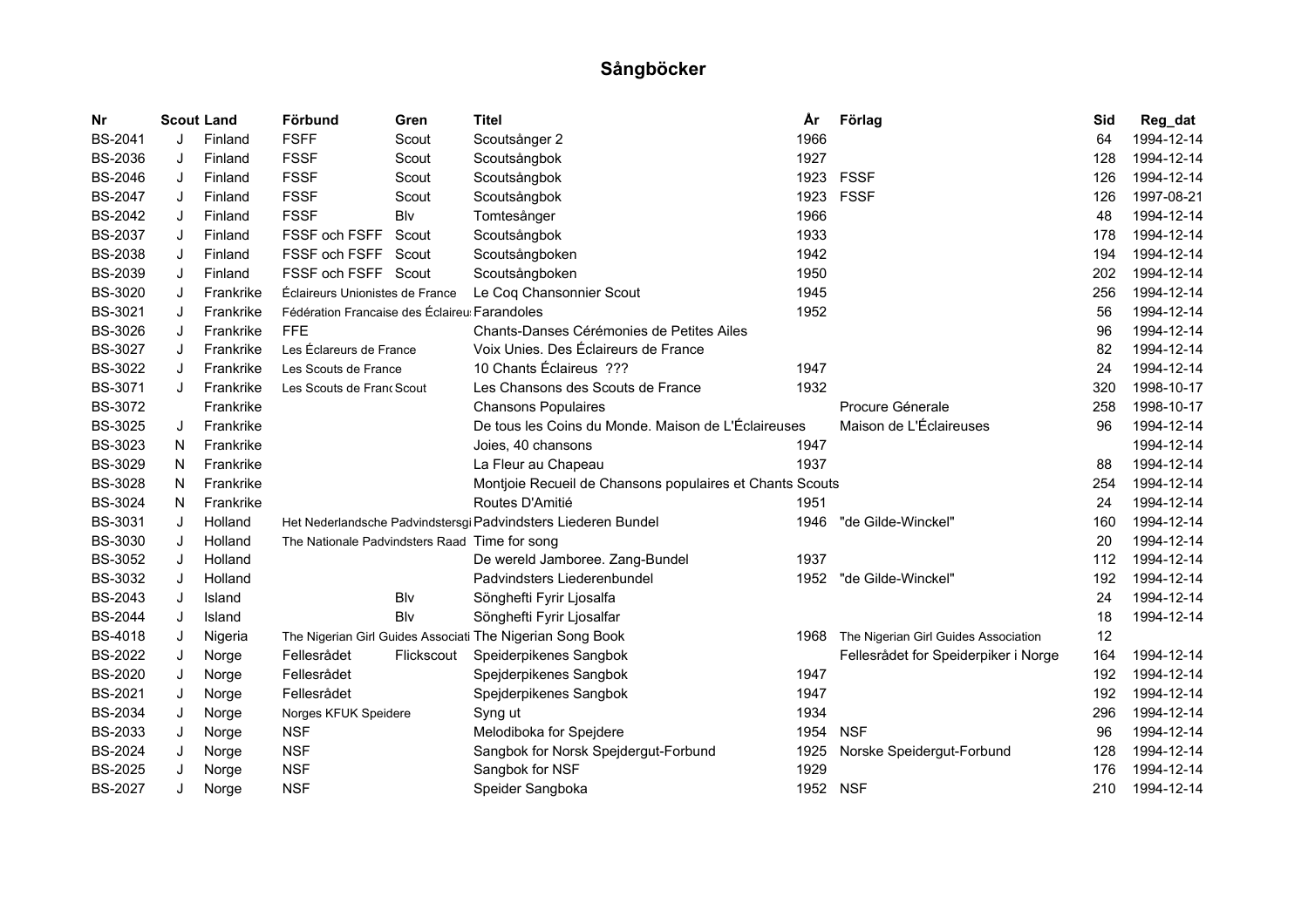| Nr             | <b>Scout Land</b> |          | Förbund                                        | Gren       | <b>Titel</b>                                            | År    | Förlag                          | Sid | Reg_dat    |
|----------------|-------------------|----------|------------------------------------------------|------------|---------------------------------------------------------|-------|---------------------------------|-----|------------|
| <b>BS-2028</b> | J                 | Norge    | <b>NSF</b>                                     |            | Speider Sangboka                                        | 1955  | <b>NSF</b>                      | 126 | 1994-12-14 |
| <b>BS-2032</b> | J                 | Norge    | <b>NSF</b>                                     | Ulvunger   | Syng Ulvunger                                           | 1951  | <b>NSF</b>                      | 48  | 1994-12-14 |
| <b>BS-2029</b> | J                 | Norge    | NSF och Fellesråde Scout                       |            | Spejdersang                                             | 1966  |                                 | 296 | 1994-12-14 |
| <b>BS-2030</b> | J                 | Norge    | NSF och Fellesrådet for Speiderpil Spejdersang |            |                                                         |       |                                 | 280 | 1994-12-14 |
| <b>BS-2023</b> | J                 | Norge    | <b>NSPF</b>                                    | Flickscout | Sangbok for Norsk Speiderpike-Förbund                   | 1929? |                                 | 130 | 1994-12-14 |
| <b>BS-2018</b> | J                 | Norge    | <b>NSPF</b>                                    |            | Sangbok for Norsk Spejderpike-Forbund                   | 1931  |                                 | 132 | 1994-12-14 |
| <b>BS-2031</b> | N                 | Norge    |                                                |            | Norge i sang                                            | 1929  | Norsk Sangerlag                 | 96  | 1994-12-14 |
| <b>BS-2019</b> | J                 | Norge    |                                                |            | Sangbok for Norsk Speiderpike-Forbund                   | 1945  |                                 | 168 | 1994-12-14 |
| <b>BS-2026</b> | J                 | Norge    |                                                |            | Sangbok for Norsk Spejdergut forbund. Krigsutgav        | 1944  |                                 | 176 | 1994-12-14 |
| <b>BS-2035</b> | J                 | Norge    |                                                |            | Sange 1919-21                                           |       |                                 |     | 1994-12-14 |
| <b>BS-2048</b> | J                 | Norge    |                                                |            | Sanghefte for Nordens Speiderpiker                      | 193x  |                                 | 32  | 1997-10-21 |
| <b>BS-4014</b> | J                 | Rhodesia | Boy Scouts of Rhodesia                         |            | As the Red Longs Glow                                   | 1970  |                                 | 44  | 1994-12-14 |
| <b>BS-3035</b> | J                 | Schweiz  |                                                |            | Bund Schweizerischer Pfadfinderir Pfadfinderinnenlieder | 1932  |                                 | 154 | 1994-12-14 |
| <b>BS-3037</b> | J                 | Schweiz  |                                                |            | Bund Schweizerischer Pfadfinderir Pfadfinderinnenlieder | 1944  |                                 | 172 | 1994-12-14 |
| <b>BS-3076</b> | J                 | Schweiz  | Féderation des Ecla Flickscout                 |            | Chansonnier de L'Éclaireuse                             | 1931  |                                 | 180 | 2000-09-01 |
| <b>BS-3077</b> | J                 | Schweiz  | Schweizerischen Pf: Flickscout                 |            | Pfadfinder Lieder                                       | 1933  |                                 | 166 | 2000-09-01 |
| <b>BS-3038</b> | J                 | Schweiz  | Schweizerischer Pfa Scout                      |            | Pfadfinder Lieder, Band II                              | 1948  |                                 | 128 | 1994-12-14 |
| <b>BS-3053</b> | J                 | Schweiz  |                                                |            | Chansonnier de L'Eclaireuses Suisses                    | 1947  |                                 | 270 | 1994-12-14 |
| <b>BS-3039</b> | J                 | Schweiz  |                                                | Flickscout | Chansonnier des Éclaireuses suisses                     |       |                                 | 88  | 1994-12-14 |
| <b>BS-3033</b> | J                 | Schweiz  |                                                |            | Chansons de Notre Chalet                                | 1959  |                                 | 80  | 1994-12-14 |
| <b>BS-3034</b> | J                 | Schweiz  |                                                |            | Chansons de Notre Chalet                                | 1962  |                                 | 80  | 1994-12-14 |
| <b>BS-3061</b> | J                 | Schweiz  |                                                |            | Chansons de Notre Chalet                                |       | Our Chalet, Adelboden           | 8   | 1994-10-01 |
| <b>BS-3069</b> | J                 | Schweiz  |                                                |            | Chansons de Notre Chalet                                | 1971  | Our Chalet, Adelboden           | 80  | 1997-10-21 |
| <b>BS-3036</b> | J                 | Schweiz  |                                                |            | Pfadfinderinnenlieder                                   | 1936  |                                 | 160 | 1994-12-14 |
| <b>BS-3079</b> | N                 | Schweiz  |                                                |            | Unsee Schweizerlieder                                   | 1931  | <b>Edition Faetisch</b>         | 200 | 2000-09-01 |
| <b>BS-1048</b> | J                 | Sverige  | <b>KFUM</b>                                    | Blv        | Blvsångbok                                              | 1944  |                                 | 64  | 1994-12-14 |
| <b>BS-1086</b> | J                 | Sverige  | <b>KFUM</b>                                    | Blv        | Blvsånger                                               |       |                                 | 5   | 1994-12-14 |
| <b>BS-1103</b> | J                 | Sverige  | <b>KFUM</b>                                    |            | Pling Pling Plång                                       | 1951  | Triangelförlaget                | 26  | 1994-12-14 |
| <b>BS-1105</b> | J                 | Sverige  | <b>KFUM</b>                                    |            | Pojkarnas sångbok                                       | 1937  | Triangelförlaget                | 40  | 1994-12-14 |
| <b>BS-1077</b> | J                 | Sverige  | <b>KFUM</b>                                    |            | Sjung                                                   | 1919  | Förbundet Mellan Sveriges KFUM. | 74  | 1994-12-14 |
| <b>BS-1078</b> | J                 | Sverige  | <b>KFUM</b>                                    |            | Sjung                                                   | 1921  | Förbundet mellan Sveriges KFUM. | 74  | 1994-12-14 |
| <b>BS-1079</b> | J                 | Sverige  | <b>KFUM</b>                                    |            | Sjung                                                   | 1926  | Förbundet mellan Sveriges KFUM. | 74  | 1994-12-14 |
| <b>BS-1076</b> | J                 | Sverige  | <b>KFUM</b>                                    |            | Sjung med kamrat                                        | 1944  | Triangelförlaget                | 64  | 1994-12-14 |
| <b>BS-1104</b> | J                 | Sverige  | <b>KFUM</b>                                    |            | Sjung med kamrat                                        | 1946  | Triangelförlaget                | 64  | 1994-12-14 |
| <b>BS-1132</b> | J                 | Sverige  | <b>KFUM</b>                                    |            | Sjungbok                                                | 1971  |                                 | 36  |            |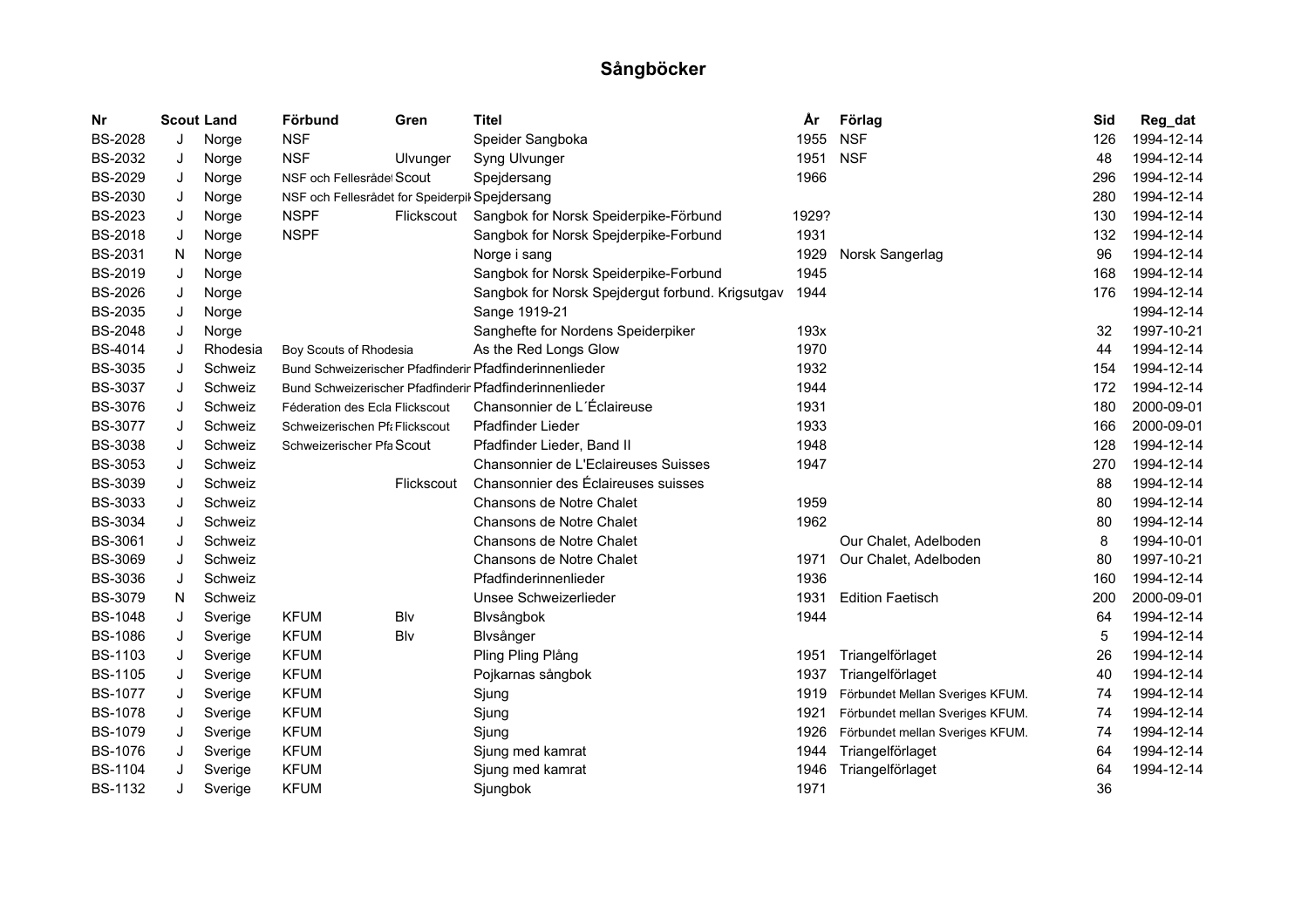| Nr             |   | <b>Scout Land</b> | Förbund                      | Gren       | <b>Titel</b>                       | År   | Förlag                     | Sid | Reg_dat    |
|----------------|---|-------------------|------------------------------|------------|------------------------------------|------|----------------------------|-----|------------|
| <b>BS-1034</b> | J | Sverige           | <b>KFUM</b>                  | Flickscout | Sånger och låtar för flickscouter  | 1935 |                            | 88  | 1994-12-14 |
| <b>BS-1013</b> | N | Sverige           | Riksförbundet Kyrklig Ungdom |            | Kom med och sjung                  | 1956 |                            | 52  | 1994-12-14 |
| <b>BS-1049</b> | J | Sverige           | <b>SFR</b>                   | Blv        | Blvsångbok                         | 1947 | KFUK:s scoutförbund        | 64  | 1994-12-14 |
| <b>BS-1050</b> | J | Sverige           | <b>SFR</b>                   | Blv        | Blvsångbok                         | 1951 | KFUK:s scoutförbund        | 64  | 1994-12-14 |
| <b>BS-1051</b> | J | Sverige           | <b>SFR</b>                   | Blv        | Blvsångbok                         | 1955 | KFUK:s scoutförbund        | 64  | 1994-12-14 |
| <b>BS-1052</b> | J | Sverige           | <b>SFR</b>                   | Blv        | Blvsångbok                         | 1963 | KFUK:s-KFUM:s scoutförbund | 68  | 1994-12-14 |
| <b>BS-1053</b> | J | Sverige           | <b>SFR</b>                   | Blv        | Blvsångbok                         | 1957 | KFUK:s scoutförbund        | 72  | 1994-12-14 |
| <b>BS-1118</b> | J | Sverige           | <b>SFR</b>                   | Blv        | Blvsångbok                         | 1964 |                            | 72  | 1998-08-31 |
| <b>BS-1036</b> | J | Sverige           | <b>SFR</b>                   | Flickscout | Flickscouternas Sångbok            | 1941 | <b>SFR</b>                 | 144 | 1994-12-14 |
| <b>BS-1037</b> | J | Sverige           | <b>SFR</b>                   | Flickscout | Flickscouternas Sångbok            | 1941 | <b>SFR</b>                 | 144 | 1994-12-14 |
| <b>BS-1038</b> | J | Sverige           | <b>SFR</b>                   | Flickscout | Flickscouternas Sångbok            | 1945 | <b>SFR</b>                 | 144 | 1994-12-14 |
| <b>BS-1039</b> | J | Sverige           | <b>SFR</b>                   | Flickscout | Flickscouternas sångbok            | 1947 | <b>SFR</b>                 | 144 | 1994-12-14 |
| <b>BS-1041</b> | J | Sverige           | SFR + SSR                    | Scout      | Scoutsånger                        | 1948 | Scoutförlaget              | 200 | 1994-12-14 |
| <b>BS-1042</b> | J | Sverige           | SFR + SSR                    | Scout      | Scoutsånger                        | 1954 | Scoutförlaget              | 208 | 1994-12-14 |
| <b>BS-1043</b> | J | Sverige           | SFR + SSR                    | Scout      | Scoutsånger                        | 1960 | Scoutförlaget              | 216 | 1994-12-14 |
| <b>BS-1044</b> | J | Sverige           | SFR + SSR                    | Scout      | Scoutsånger                        | 1965 | Scoutförlaget              | 224 | 1994-12-14 |
| <b>BS-1113</b> | J | Sverige           | <b>SFS</b>                   |            | Lägersånger                        | 1949 |                            | 8   | 1994-12-14 |
| <b>BS-1111</b> | J | Sverige           | <b>SFS</b>                   |            | Sing Sing Together                 |      |                            | 16  | 1994-12-14 |
| <b>BS-1040</b> | J | Sverige           | <b>SFS</b>                   | Flickscout | Sångbok                            | 1930 | <b>NSF</b>                 | 152 | 1994-12-14 |
| <b>BS-1088</b> | J | Sverige           | SS                           |            | Banka-Bellas Ranch å Gränsö        | 1946 | Högaborgs scoutkår         | 12  | 1994-12-14 |
| <b>BS-1094</b> | J | Sverige           | SS                           |            | Bråvikslägrets sånger              | 1940 |                            | 24  | 1994-12-14 |
| <b>BS-1073</b> | J | Sverige           | SS                           |            | Folkungascouternas sångbok         | 1931 |                            | 36  | 1994-12-14 |
| <b>BS-1065</b> | J | Sverige           | SS                           | Scout      | Gränsösånger                       | 1946 |                            | 32  | 1994-12-14 |
| <b>BS-1070</b> | J | Sverige           | SS                           | Scout      | lvö                                | 1959 |                            | 48  | 1994-12-14 |
| <b>BS-1108</b> | J | Sverige           | SS                           |            | Johannes-Engelbrekts sångbok       |      |                            | 45  | 1994-12-14 |
| <b>BS-1063</b> | J | Sverige           | SS                           | Scout      | Kullasånger                        | 1931 | SS:s förlags AB            | 16  | 1994-12-14 |
| <b>BS-1117</b> | J | Sverige           | SS                           | Scout      | Lägersånger Barkenlägret 1958      | 1958 |                            | 24  | 1997-10-22 |
| <b>BS-1102</b> | J | Sverige           | SS                           |            | Lägervisor                         | 1952 |                            | 24  | 1994-12-14 |
| <b>BS-1019</b> | J | Sverige           | SS                           | Scout      | Melodier till sångbok för scouter  | 1927 |                            | 24  | 1994-12-14 |
| <b>BS-1020</b> | J | Sverige           | SS                           | Scout      | Melodier till sångbok för scouter  | 1928 |                            | 12  | 1994-12-14 |
| <b>BS-1047</b> | J | Sverige           | SS                           | Scout      | Myggan Hubert och andra sånger     | 1959 | Scoutförlaget              | 48  | 1994-12-14 |
| <b>BS-1087</b> | J | Sverige           | SS                           |            | Pilpatrullvisan                    |      |                            | -1  | 1994-12-14 |
| <b>BS-1125</b> | J | Sverige           | SS                           | Scout      | Scoutmelodier                      | 1931 | SS:s Förlagsaktiebolag     | 36  | 1998-10-17 |
| <b>BS-1021</b> | J | Sverige           | SS                           | Scout      | Scoutmelodier med hornblåsarmärket | 1931 | SS:s förlagsaktiebolag     | 36  | 1994-12-14 |
| <b>BS-1022</b> | J | Sverige           | SS                           | Scout      | Scoutmelodier med hornblåsarmärket | 1941 | SS:s förlagsaktiebolag     | 48  | 1994-12-14 |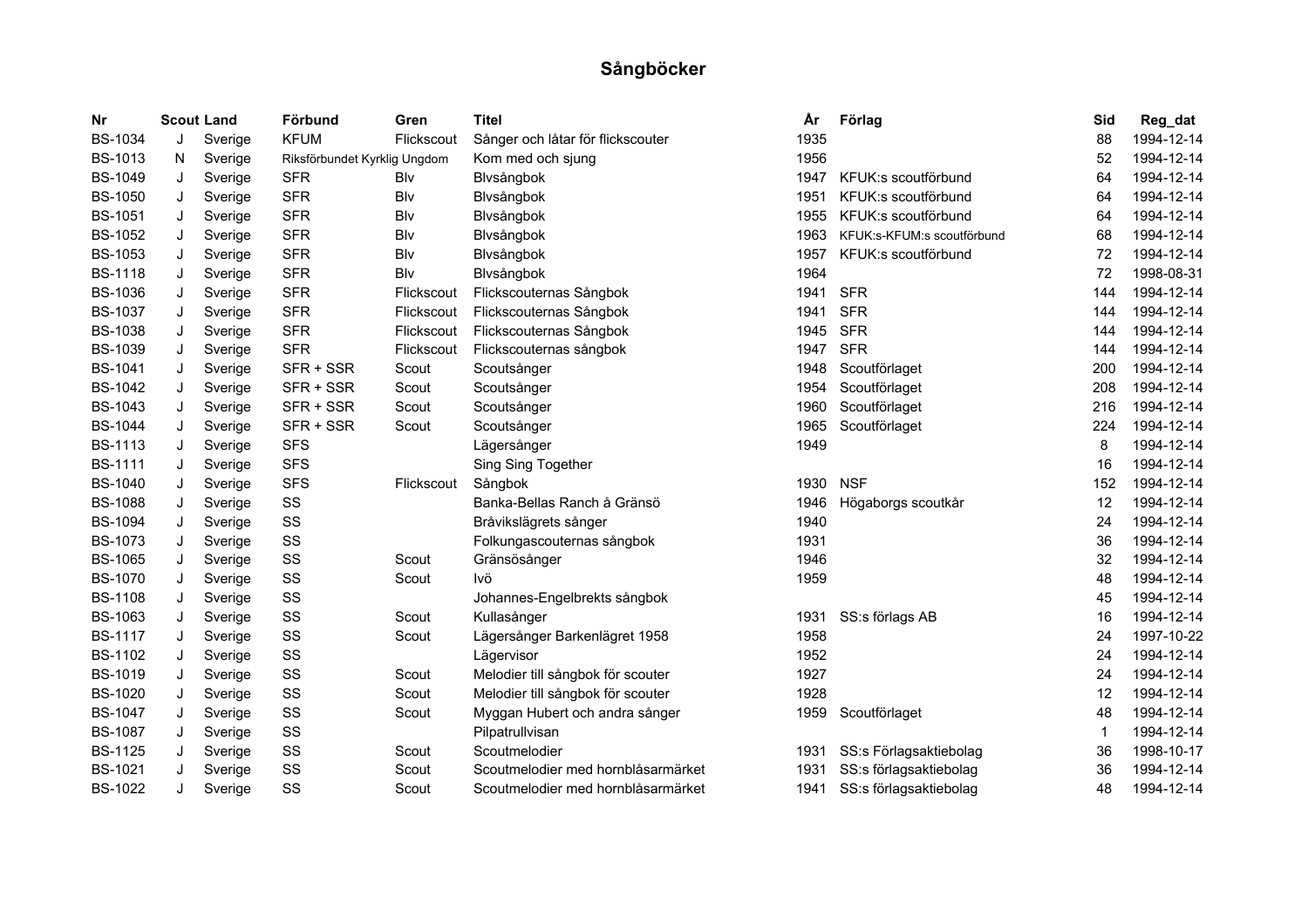| Nr             | <b>Scout Land</b> |         | Förbund    | Gren     | <b>Titel</b>                                     | År   | Förlag                        | Sid            | Reg_dat    |
|----------------|-------------------|---------|------------|----------|--------------------------------------------------|------|-------------------------------|----------------|------------|
| <b>BS-1099</b> | J                 | Sverige | SS         |          | Snapphanelägret                                  | 1955 | Skånedistrikten               | 48             | 1994-12-14 |
| <b>BS-1080</b> | J                 | Sverige | SS         |          | Så drar vi den här                               | 1951 |                               | 24             | 1994-12-14 |
| <b>BS-1081</b> | J                 | Sverige | SS         |          | Så drar vi den här                               | 1951 |                               | 24             | 1994-12-14 |
| <b>BS-1092</b> | J                 | Sverige | SS         |          | Sångbok                                          | 1930 | Staffans scoutdistrikt        | 32             | 1994-12-14 |
| <b>BS-1024</b> | J                 | Sverige | SS         | Scout    | Sångbok för scouter                              | 1927 |                               | 96             | 1994-12-14 |
| <b>BS-1025</b> | J                 | Sverige | SS         | Scout    | Sångbok för scouter                              | 1930 | Sveriges scoutförbund         | 100            | 1994-12-14 |
| <b>BS-1026</b> | J                 | Sverige | SS         | Scout    | Sångbok för scouter                              | 1932 | <b>SS</b>                     | 100            | 1994-12-14 |
| <b>BS-1027</b> | J                 | Sverige | SS         | Scout    | Sångbok för scouter                              | 1937 | SS                            | 114            | 1994-12-14 |
| <b>BS-1028</b> | J                 | Sverige | SS         | Scout    | Sångbok för scouter                              | 1940 | SS                            | 130            | 1994-12-14 |
| <b>BS-1029</b> | J                 | Sverige | SS         | Scout    | Sångbok för scouter                              | 1942 | SS                            | 130            | 1994-12-14 |
| <b>BS-1030</b> | J                 | Sverige | SS         | Scout    | Sångbok för scouter                              | 1943 | SS                            | 130            | 1994-12-14 |
| <b>BS-1072</b> | J                 | Sverige | SS         |          | Sångbok för Staffans Scoutdistrikt               | 1935 | <b>Staffans Scoutdistrikt</b> | 64             | 1994-12-14 |
| <b>BS-1075</b> | J                 | Sverige | SS         |          | Sånger. Midnattssolslägret. Abisko               | 1955 |                               | 12             | 1994-12-14 |
| <b>BS-1131</b> | J                 | Sverige | SS         | Scout    | Sånger. Vässarölägret-49. Hedvig Eleonora Scoutl | 1949 |                               | 28             | 2003-10-07 |
| <b>BS-1112</b> | J                 | Sverige | SS         |          | Sångtexter till Jubileums-FM 1957                | 1957 |                               | $\overline{4}$ | 1994-12-14 |
| <b>BS-1100</b> | J                 | Sverige | SS         |          | Trollasånger                                     | 1952 | Snapphane scoutdistrikt       | 20             | 1994-12-14 |
| <b>BS-1057</b> | J                 | Sverige | SS         | Vu/Scout | Vu- och scoutsånger                              | 1937 |                               | 40             | 1994-12-14 |
| <b>BS-1056</b> | J                 | Sverige | SS         | Vu       | Vusånger                                         | 1934 |                               | 14             | 1994-12-14 |
| <b>BS-1101</b> | J                 | Sverige | SS         |          | Vid eldrök som stiger                            | 1952 | Kalmarsunds scoutdistrikt     | 16             | 1994-12-14 |
| <b>BS-1107</b> | J                 | Sverige | SS         |          | Vistamp och annat för s/y Biscaya                | 1953 |                               | 15             | 1994-12-14 |
| <b>BS-1058</b> | J                 | Sverige | SS         | Vu       | Vu-visor                                         | 1949 | Scoutförlaget                 | 48             | 1994-12-14 |
| <b>BS-1059</b> | J                 | Sverige | SS         | Vu       | Vu-visor                                         | 1954 | Scoutförlaget                 | 52             | 1994-12-14 |
| <b>BS-1060</b> | J                 | Sverige | SS         | Vu       | Vu-visor                                         |      | Scoutförlaget                 | 48             | 1994-12-14 |
| <b>BS-1061</b> | J                 | Sverige | SS         | Vu       | Vu-visor                                         | 1961 | Scoutförlaget                 | 48             | 1994-12-14 |
| <b>BS-1066</b> | J                 | Sverige | SS         | Scout    | Åvasånger                                        | 1950 |                               | 24             | 1994-12-14 |
| <b>BS-1068</b> | J                 | Sverige | <b>SSF</b> |          | 13th World Jamboree. Sånghäfte                   | 1971 |                               | 32             | 1994-12-14 |
| <b>BS-1054</b> | J                 | Sverige | <b>SSF</b> | Blv      | <b>Blvvisor</b>                                  | 1967 | Scoutförlaget                 | 80             | 1994-12-14 |
| <b>BS-1071</b> | J                 | Sverige | <b>SSF</b> |          | Bornholm Sångbok                                 | 1967 | Kulla Scoutdistrikt           | 64             | 1994-12-14 |
| <b>BS-1114</b> | J                 | Sverige | <b>SSF</b> | Scout    | Bössbo 1994 Nybyggarläger                        | 1994 |                               | 12             | 1994-10-01 |
| <b>BS-1090</b> | J                 | Sverige | <b>SSF</b> |          | Dalacamp 77. Sånghäfte                           | 1977 |                               | 8              | 1994-12-14 |
| <b>BS-1115</b> | J                 | Sverige | <b>SSF</b> | Scout    | Enskedescouternas sångbok                        | 1964 |                               | 64             | 1997-08-21 |
| <b>BS-1119</b> | J                 | Sverige | <b>SSF</b> | Scout    | Grimstahamnslägret                               | 1973 |                               | 30             | 1998-10-17 |
| <b>BS-1084</b> | J                 | Sverige | <b>SSF</b> |          | Hålligångmedsångtokbok                           | 1970 |                               | 30             | 1994-12-14 |
| <b>BS-1129</b> | J                 | Sverige | <b>SSF</b> | Scout    | JOA sunger                                       | 1963 | Eric Fresk AB                 | 83             | 2000-09-01 |
| <b>BS-1069</b> | J                 | Sverige | <b>SSF</b> | Scout    | Kjugekull 63 sjunger                             | 1963 |                               | 68             | 1994-12-14 |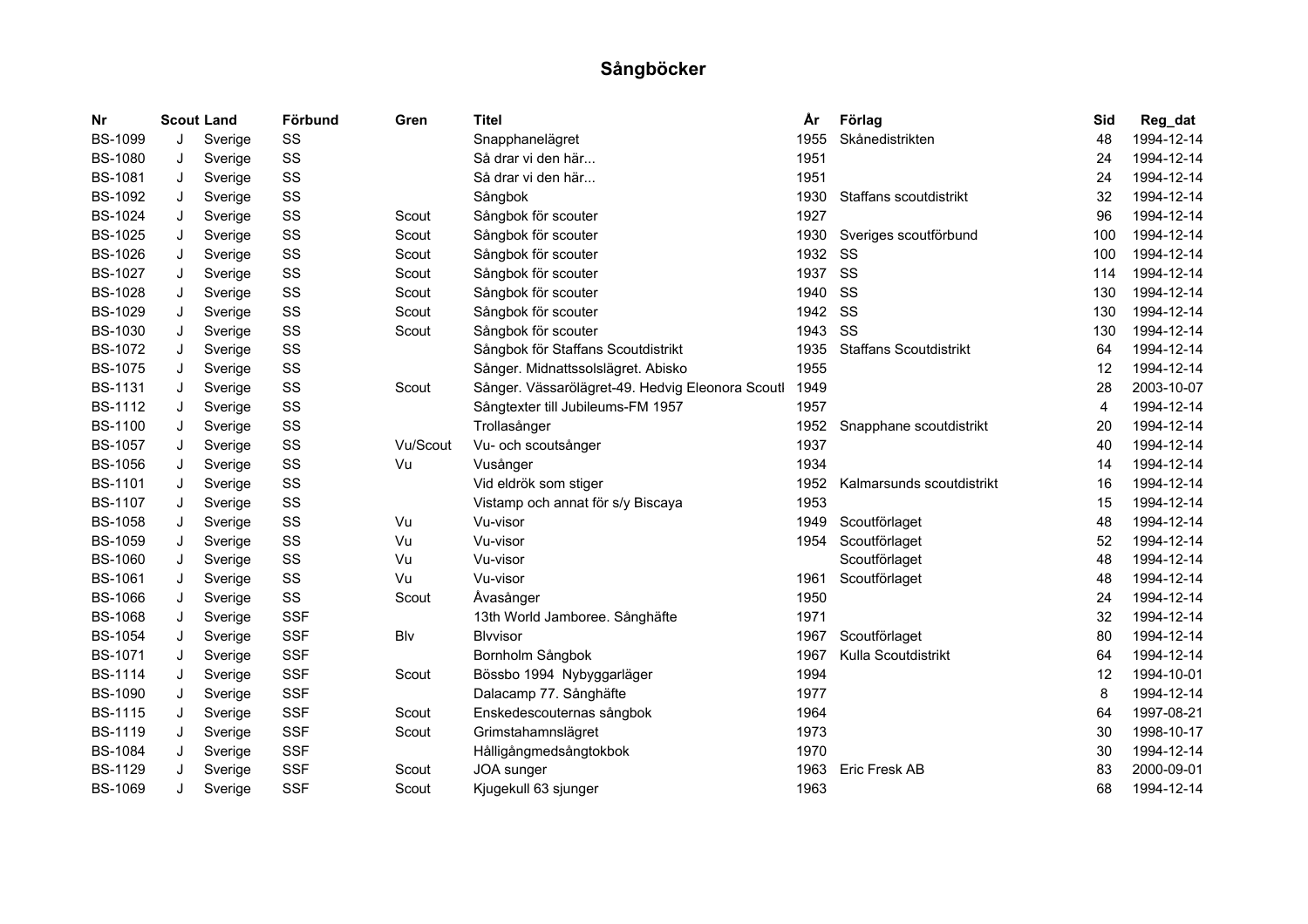| Nr             |    | <b>Scout Land</b> | Förbund                  | Gren  | <b>Titel</b>                                | År   | Förlag                            | Sid | Reg_dat    |
|----------------|----|-------------------|--------------------------|-------|---------------------------------------------|------|-----------------------------------|-----|------------|
| <b>BS-1093</b> | J  | Sverige           | <b>SSF</b>               |       | Kopparbosånger                              |      |                                   | 24  | 1994-12-14 |
| <b>BS-1085</b> | J  | Sverige           | <b>SSF</b>               |       | Lägervisor för Vässaröfarare                |      |                                   | 18  | 1994-12-14 |
| <b>BS-1126</b> | J  | Sverige           | <b>SSF</b>               | Scout | Mera sång                                   |      |                                   | 74  | 1998-10-18 |
| <b>BS-1127</b> | J  | Sverige           | <b>SSF</b>               | Scout | Mera sång                                   |      |                                   | 116 | 1998-10-18 |
| <b>BS-1082</b> | J  | Sverige           | <b>SSF</b>               |       | Miniorscout Miniorscoutsånger               | 1972 | Snapphane Scoutdistrikt           | 28  | 1994-12-14 |
| <b>BS-1055</b> | J  | Sverige           | <b>SSF</b>               | Scout | Mälarscouternas kårsångbok                  | 1968 |                                   | 48  | 1994-12-14 |
| <b>BS-1074</b> | J  | Sverige           | <b>SSF</b>               |       | Noten. Lidingö-Breviks Sjöscoutkår          | 1976 | Lidingö-Breviks Sjöscoutkår       | 80  | 1994-12-14 |
| <b>BS-1097</b> | J  | Sverige           | <b>SSF</b>               |       | Sjönevad -73                                | 1973 | Kulla scoutdistrikt               | 30  | 1994-12-14 |
| <b>BS-1096</b> | J  | Sverige           | <b>SSF</b>               |       | Sångbok                                     | 1976 |                                   | 36  | 1994-12-14 |
| <b>BS-1109</b> | J  | Sverige           | <b>SSF</b>               |       | Sångbok                                     |      | Gilwell                           | 45  | 1994-12-14 |
| <b>BS-1121</b> | J  | Sverige           | <b>SSF</b>               | Scout | Sångbok                                     |      |                                   | 48  | 1998-10-17 |
| <b>BS-1122</b> | J  | Sverige           | <b>SSF</b>               | Scout | Sångbok                                     |      |                                   | 48  | 1998-10-17 |
| <b>BS-1128</b> | J  | Sverige           | <b>SSF</b>               | Scout | Sångbok                                     | 1998 | Stockholms Scoutdistrikt, Vässarö | 81  | 2000-09-01 |
| <b>BS-1123</b> | J  | Sverige           | <b>SSF</b>               | Scout | Sånger                                      |      |                                   | 32  | 1998-10-17 |
| <b>BS-1046</b> | J  | Sverige           | <b>SSF</b>               | Scout | Trallgöken                                  | 1965 | Scoutförlaget                     | 52  | 1994-12-14 |
| <b>BS-1091</b> | J  | Sverige           | <b>SSF</b>               |       | Trollskogslåtar                             | 1967 |                                   | 16  | 1994-12-14 |
| <b>BS-1098</b> | J  | Sverige           | <b>SSF</b>               |       | Tromtö -70                                  | 1970 | Kulla Scoutdistrikt               | 24  | 1994-12-14 |
| <b>BS-1067</b> | J  | Sverige           | <b>SSF</b>               |       | World Jamboree. Sånghäfte                   | 1967 |                                   | 24  | 1994-12-14 |
| <b>BS-1062</b> | J  | Sverige           | <b>SSF</b>               | Vu    | Vu sjunger                                  | 1966 | Scoutförlaget                     | 80  | 1994-12-14 |
| <b>BS-1116</b> | J  | Sverige           | <b>SSF</b>               | Vu    | VU sjunger                                  | 1966 | Scoutförlaget                     | 80  | 1997-10-22 |
| <b>BS-1089</b> | J  | Sverige           | <b>SSF</b>               |       | Åmåls scoutkår                              |      | Åmåls scoutkår                    | 24  | 1994-12-14 |
| <b>BS-1106</b> | J  | Sverige           | <b>SSR</b>               |       | Ledarhandbok till Ryggsäcksmusik            | 1980 | Scoutförlaget                     | 80  | 1994-12-14 |
| <b>BS-1045</b> | J  | Sverige           | <b>SSR</b>               |       | Ryggsäcksmusik                              | 1979 | Scoutförlaget                     | 176 | 1994-12-14 |
| <b>BS-1095</b> | J  | Sverige           | SSU                      |       | Har ni ångan oppe?                          | 1945 | S:t Göranskommittén               | 28  | 1994-12-14 |
| <b>BS-1064</b> | J  | Sverige           | SSU                      | Scout | Tullgarnssångerna                           | 1938 | Svenska Scoutunionen              | 128 | 1994-12-14 |
| <b>BS-1083</b> | J  | Sverige           | Stockholms scoutkår      |       | Sångbok                                     | 1923 | Stockholms scoutkår               | 54  | 1994-12-14 |
| <b>BS-1023</b> | J  | Sverige           | Stockholms scoutkå Scout |       | Sångbok för scouter                         | 1924 | Stockholms Scoutkår               | 96  | 1994-12-14 |
| <b>BS-1018</b> | N  | Sverige           |                          |       | An Anglo-American Song Book                 | 1947 | Folkuniversitetet                 | 96  | 1994-12-14 |
| <b>BS-1010</b> | N  | Sverige           |                          |       | Glada sommarsånger                          | 1933 |                                   | 12  | 1994-12-14 |
| <b>BS-1130</b> | N  | Sverige           |                          |       | Här ska sjungas                             | 1951 | Förlag B. Rask Växjö              | 160 | 2000-09-01 |
| <b>BS-1120</b> | N. | Sverige           |                          |       | Kalle Sparmans visbok                       | 1944 | Gefleborgs läns sparbank          | 18  | 1998-10-17 |
| <b>BS-1003</b> | N  | Sverige           |                          |       | Melodiboken                                 | 1945 | Ungdomsförlag                     | 40  | 1994-12-14 |
| <b>BS-1110</b> | J  | Sverige           |                          | Blv   | Musikbilaga till Blvsångboken               |      |                                   | 37  | 1994-12-14 |
| <b>BS-1009</b> | N  | Sverige           |                          |       | Pigga takter och pigga toner på Barnens dag | 1937 | <b>ABF</b>                        | 16  | 1994-12-14 |
| <b>BS-1006</b> | N  | Sverige           |                          |       | Sjung kamrater!                             | 1942 | Försvarsstabens bildningsdetalj   | 160 | 1994-12-14 |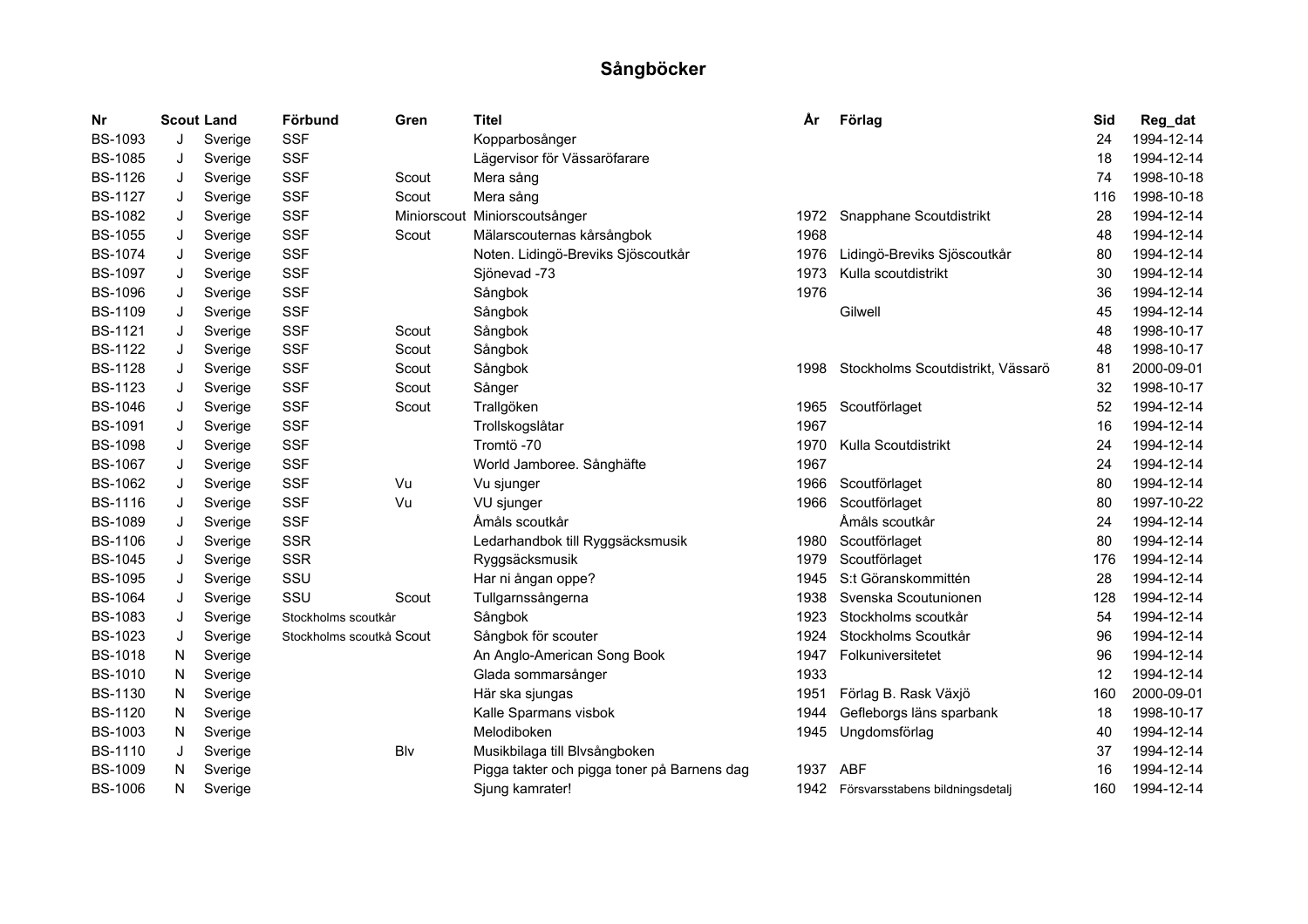| Nr             | <b>Scout Land</b> |            | Förbund                          | Gren       | <b>Titel</b>                                         | År   | Förlag                                  | Sid | Reg_dat    |
|----------------|-------------------|------------|----------------------------------|------------|------------------------------------------------------|------|-----------------------------------------|-----|------------|
| <b>BS-1004</b> | N                 | Sverige    |                                  |            | Sjung på vandringsstig och vid lägereld              | 1941 | Stockholmstidningen och Nord. Musikförl | 80  | 1994-12-14 |
| <b>BS-1005</b> | N                 | Sverige    |                                  |            | Sjung på vandringsstig och vid lägereld              | 1943 | Stockholmstidningen och Nord. Musikförl | 88  | 1994-12-14 |
| <b>BS-1002</b> | N.                | Sverige    |                                  |            | Sjung svenska folk                                   | 1915 |                                         | 164 | 1994-12-14 |
| <b>BS-1001</b> | N                 | Sverige    |                                  |            | Sjung Svenska Folk - särtryck                        | 1906 |                                         | 48  | 1994-12-14 |
| <b>BS-1124</b> | N                 | Sverige    |                                  |            | Sjung Sveriges Ungdom                                | 1908 |                                         | 146 | 1998-10-17 |
| <b>BS-1014</b> | N                 | Sverige    |                                  |            | Skånska sånger                                       | 1913 |                                         | 32  | 1994-12-14 |
| <b>BS-1007</b> | N                 | Sverige    |                                  |            | Soliga sommarsånger                                  | 1945 | Reso                                    | 80  | 1994-12-14 |
| <b>BS-1035</b> | ?                 | Sverige    |                                  |            | Sångbok                                              |      | Elkan & Schildknecht, Emil Carelius     | 200 | 1994-12-14 |
| <b>BS-1031</b> | J                 | Sverige    |                                  | Flickscout | Sånger och låtar för flickscout                      | 1924 |                                         | 32  | 1994-12-14 |
| <b>BS-1033</b> | J                 | Sverige    |                                  | Flickscout | Sånger och låtar för flickscouter                    |      |                                         | 64  | 1994-12-14 |
| <b>BS-1032</b> | J                 | Sverige    |                                  | Flickscout | Sånger och låtar för flickscouter                    | 1926 |                                         | 48  | 1994-12-14 |
| <b>BS-1012</b> | N                 | Sverige    |                                  |            | Uplands nations Sångbok                              | 1937 |                                         | 68  | 1994-12-14 |
| <b>BS-1008</b> | N                 | Sverige    |                                  |            | Vi sjunger. Lärobok i allsång för kronans kavaljerer | 1940 |                                         | 40  | 1994-12-14 |
| <b>BS-1015</b> | N                 | Sverige    |                                  |            | Visan visar vägen                                    | 1945 | Folkuniversitetet                       | 128 | 1994-12-14 |
| <b>BS-1016</b> | N                 | Sverige    |                                  |            | Visan visar vägen                                    | 1946 | Folkuniversitetet                       | 128 | 1994-12-14 |
| <b>BS-1017</b> | N                 | Sverige    |                                  |            | Visan visar vägen                                    | 1947 | Folkuniversitetet                       | 128 | 1994-12-14 |
| <b>BS-1011</b> | N                 | Sverige    |                                  |            |                                                      | 1932 |                                         | 16  | 1994-12-14 |
| <b>BS-3043</b> | J                 | Tyskland   | <b>Bund Deutscher Pfadfinder</b> |            | Lieder des Bundes                                    |      |                                         |     | 1994-12-14 |
| <b>BS-3042</b> | J                 | Tyskland   | Deutsches Pfadfinderbund         |            | Pfadfinder Liederbuch                                | 1914 |                                         | 128 | 1994-12-14 |
| <b>BS-3051</b> | N                 | Tyskland   |                                  |            | Deutsche Volkstänze                                  | 1937 | <b>Bibliographisches Institut</b>       | 82  | 1994-12-14 |
| BS-4019        | J                 | <b>USA</b> | <b>Girl Scouts</b>               | Flickscout | Sing Together                                        | 1936 |                                         | 96  | 2000-09-01 |
| <b>BS-4006</b> | J                 | <b>USA</b> | Girl Scouts of the U! Flickscout |            | Girl Scout Pocket Songbook                           | 1956 |                                         | 48  | 1994-12-14 |
| <b>BS-4003</b> | J                 | <b>USA</b> | Girl Scouts of the U! Flickscout |            | Sing Together. A Girl Scout Songbook                 | 1949 |                                         | 130 | 1994-12-14 |
| <b>BS-4001</b> | J                 | <b>USA</b> | Girl Scouts of the U! Flickscout |            | Skip to My Lou                                       |      |                                         | 20  | 1994-12-14 |
| <b>BS-4002</b> | J                 | <b>USA</b> | Girl Scouts of the U! Flickscout |            | Skip to My Lou                                       |      |                                         | 20  | 1994-12-14 |
| <b>BS-4008</b> | N                 | <b>USA</b> |                                  |            | A Book of Negro Songs                                | 1950 |                                         | 40  | 1994-12-14 |
| <b>BS-4009</b> | N                 | <b>USA</b> |                                  |            | Camp Songs "N" things                                | 1950 |                                         | 120 | 1994-12-14 |
| <b>BS-3078</b> | J                 | <b>USA</b> |                                  | Flickscout | Chansons de Notre Chalet                             | 1959 |                                         | 80  | 2000-09-01 |
| <b>BS-4004</b> | N.                | <b>USA</b> |                                  |            | Our Songs                                            | 1942 |                                         | 48  | 1994-12-14 |
| <b>BS-4016</b> | N.                | <b>USA</b> |                                  |            | Promenade All                                        | 1947 |                                         | 48  | 1994-12-14 |
| BS-4010        | J                 | <b>USA</b> |                                  | Flickscout | Silver Jubilee Book of Verses                        |      |                                         | 48  | 1994-12-14 |
| <b>BS-4005</b> | N                 | <b>USA</b> |                                  |            | Sing High, Sing Low                                  | 1946 |                                         | 48  | 1994-12-14 |
| BS-4011        | J                 | <b>USA</b> |                                  |            | Songs for friendship to XII. World Jamboree          | 1967 |                                         | 32  | 1994-12-14 |
| <b>BS-4007</b> | ?                 | <b>USA</b> |                                  |            | The Ditty Bag                                        | 1946 |                                         | 186 | 1994-12-14 |
| <b>BS-4017</b> | N                 | <b>USA</b> |                                  |            | <b>Whirling Maiden</b>                               | 1939 |                                         | 14  | 1994-12-14 |